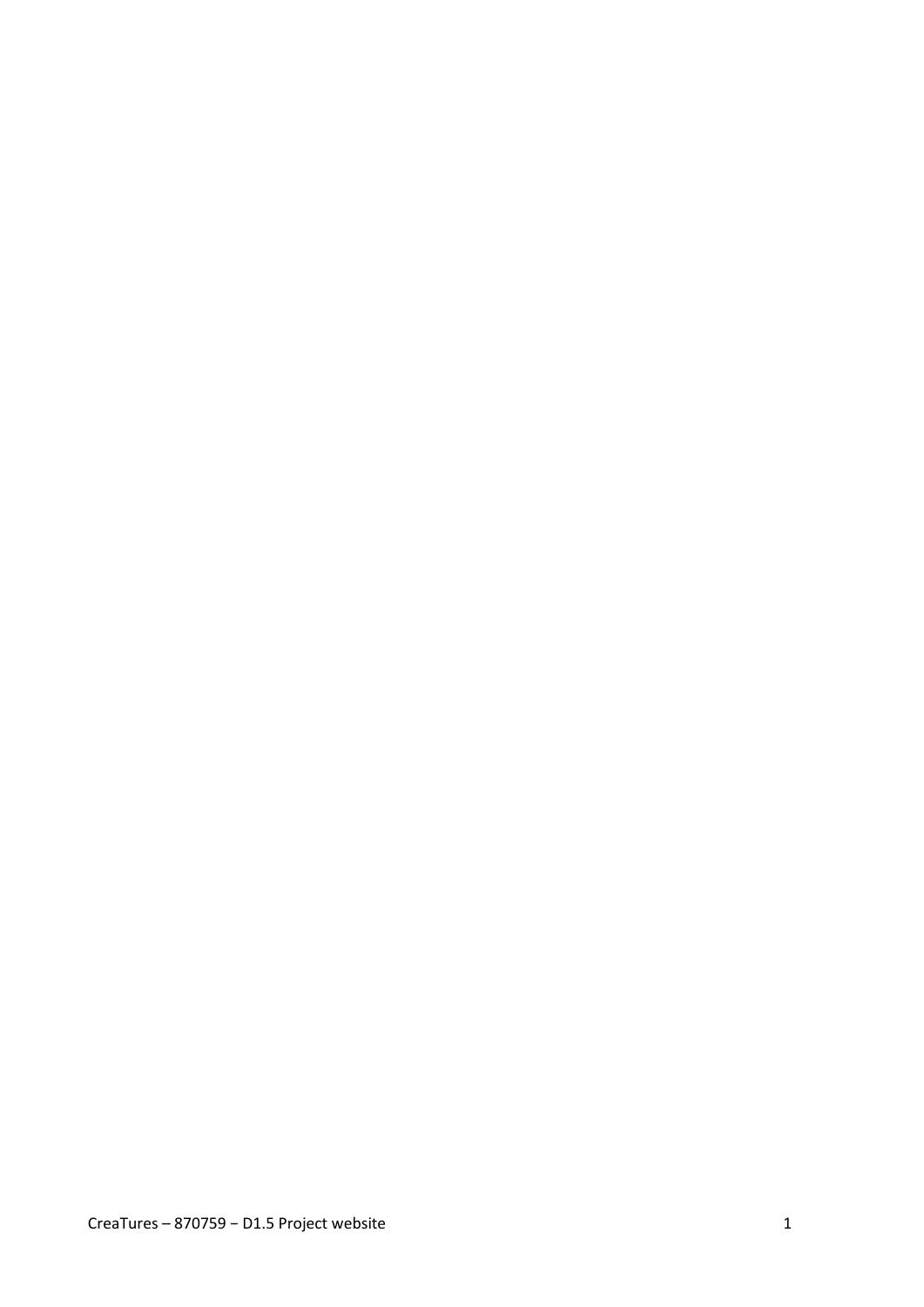| Authors in alphabetical order |                    |                            |  |  |
|-------------------------------|--------------------|----------------------------|--|--|
| <b>Name</b>                   | <b>Beneficiary</b> | E-mail                     |  |  |
| Andrea Botero                 | Aalto              | andrea.botero@aalto.fi     |  |  |
| Marketa Dolejsova             | Aalto              | marketa.dolejsova@aalto.fi |  |  |
| Tuuli Mattelmäki              | Aalto              | tuuli.mattelmaki@aalto.fi  |  |  |
| Riikka Raitio                 | Aalto              | riikka.raitio@aalto.fi     |  |  |

**Abstract**

This deliverable describes the design and implementation plan for the website of CreaTures project.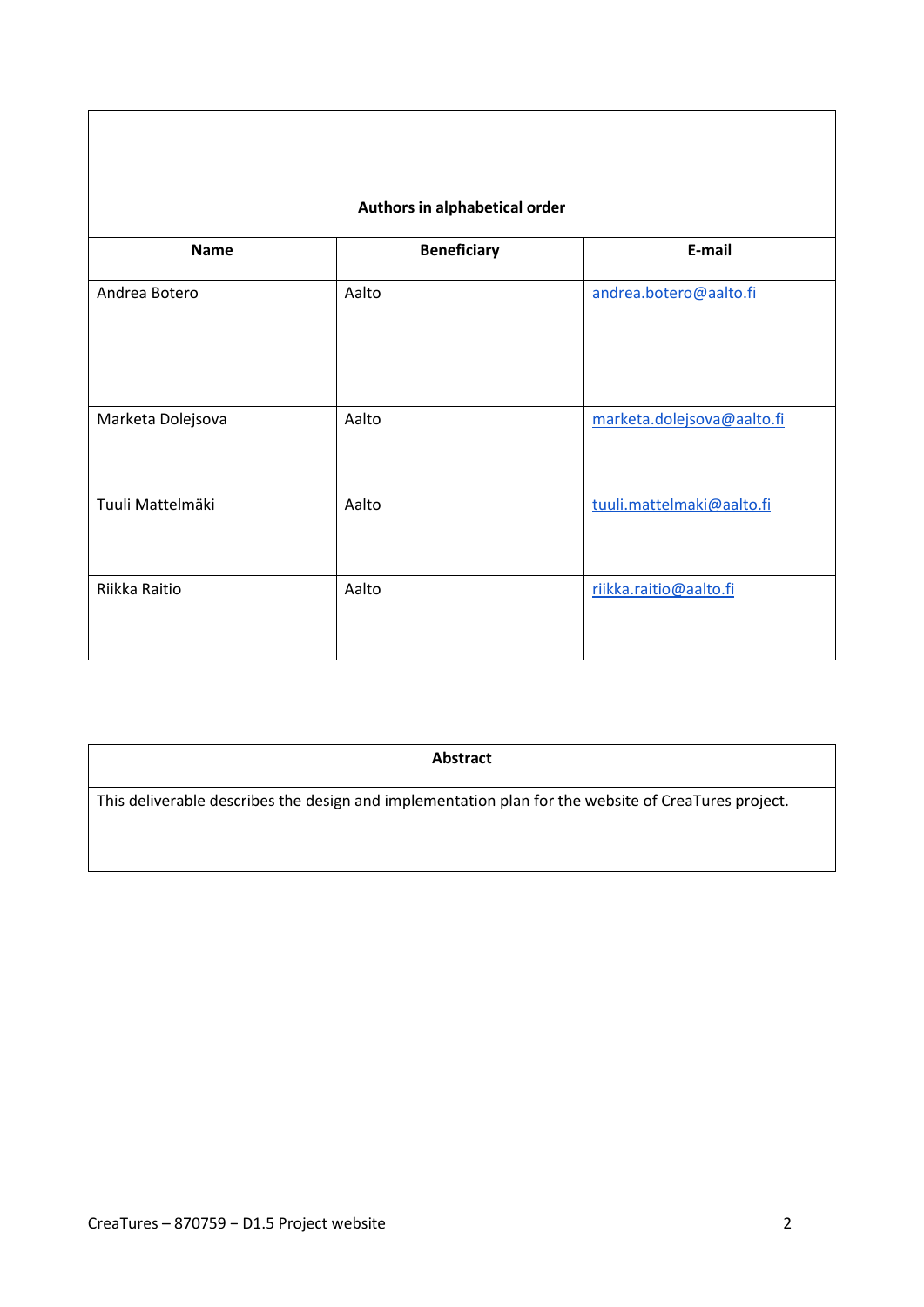# **Contents**

|             | 1.1 |  |
|-------------|-----|--|
|             | 1.2 |  |
| $2^{\circ}$ |     |  |
|             | 2.1 |  |
|             | 2.2 |  |
|             | 2.3 |  |
|             | 2.4 |  |
|             | 2.5 |  |
| 3           |     |  |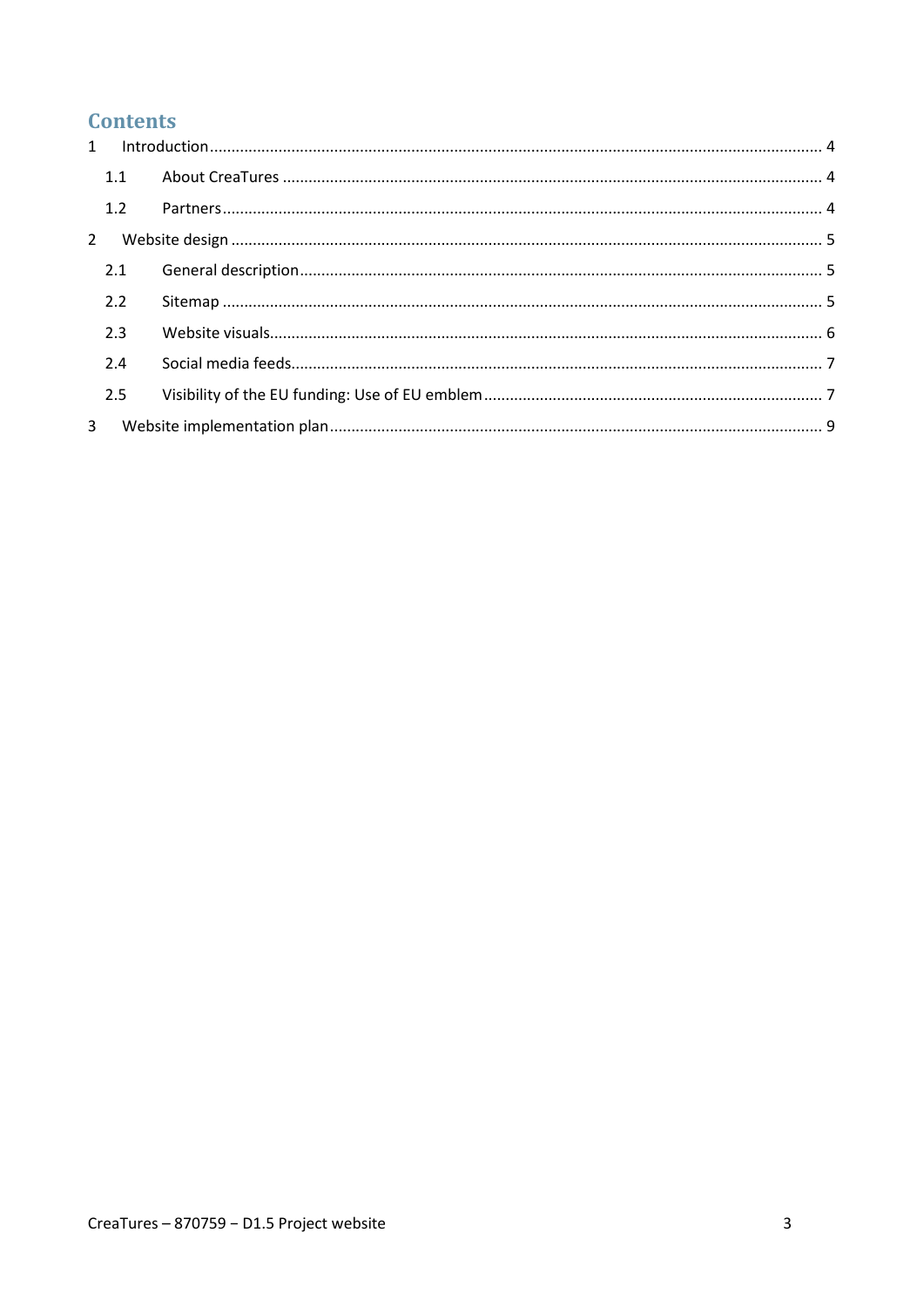### <span id="page-4-0"></span>**1 Introduction**

#### <span id="page-4-1"></span>**1.1 About CreaTures**

Creative practices are underused in the urgent task of changing cultures towards sustainability. CreaTures promotes action for social and ecological sustainability by identifying those aspects of creative practice that contribute most effectively to socio-cultural transformation and producing an open-access framework to support practitioners and policy-makers in driving positive change. The project draws on pilot research that shows how collaboration, reflection and direct engagement are key to changing the public's orientation to environment issues. Thus, its process of identifying and evaluating the design of significant aspects (and the impact of different contexts) involves three interrelated components: an Observatory, identifying and mapping existing, fragmented and often hidden transformational creative practices; a Laboratory, supporting new experimentation and direct engagement with diverse stakeholders, including the members of the public, by mounting several different scales and types of arts production, and; an Evaluation phase, testing new and existing creative practices in a systematic and concerted way for their impact. The project will combine insights from these undertakings into a transdisciplinary, evidence-based, and practical framework that highlights the strengths of and opportunities for the arts to contribute to addressing climate change and associated effects. The resulting framework will demonstrate effective paths to achieving sustainability, social cohesion and peaceful co-existence at a time of rapid change, offering a strategic research agenda for key stakeholders, a set of innovations addressing the cultures and conditions for delivering greater sustainability, and policy recommendations to focus and optimise work in mobilizing the arts for transformational futures.

#### <span id="page-4-2"></span>**1.2 Partners**

There are 11 partners in the project, bringing together several universities associated with creative approaches to transformation and sustainability. Aalto University School of Arts, Design and Architecture (FI) is a frontrunner when it comes to artistic and practice-based research, and has a strong expertise in collaborative and co-creation projects. RMIT European (ES) branch brings considerable expertise on urban transformations. The University of Sussex'(UK) Sustainability Research Programme is designed to bring together expert interdisciplinary teams to tackle complex sustainability issues and the pilot work behind this proposal was undertaken there. Utrecht University (NL) brings expertise on governance processes, pathways to sustainability and the use of simulation games.

Alongside this research expertise in creative approaches to sustainability, the project will work in five main sites [Barcelona, Helsinki, Ljubljana, London, and Seville] through the work of skilled artistic practice led by major arts organisations: Superflux (UK) and Hellon (FI) are design studios doing consulting and commissioning work for private and public organizations. Furtherfield (UK) and Kersnikova (SI) are arts practices that also act as cultural institutions and producers, reaching a wider network of artists located throughout Europe, while ZEMOS98 (ES) is a creative practice organized as a cooperative with extensive networks in activist circles and grassroot projects across Europe. This is complemented by two non-for-profit organizations with special domain knowledge: Sniffer (UK) brings expertise in brokering between creative practitioners and policy makers/implementers and evaluating change processes, and OKFI (FI) focusing on the application and development of open knowledge and systems thinking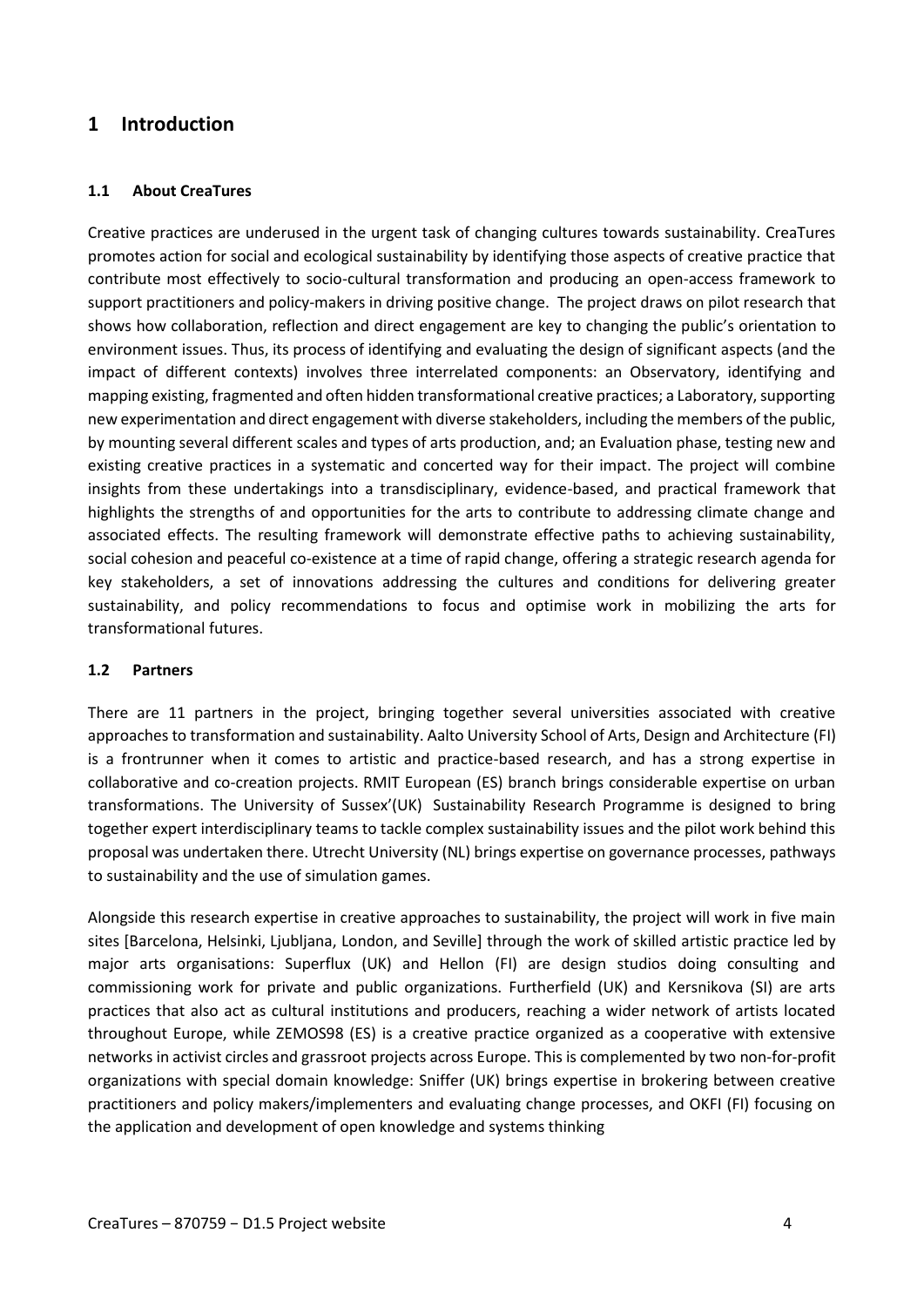## <span id="page-5-0"></span>**2 Website design**

#### <span id="page-5-1"></span>**2.1 General description**

The CreaTures website functions as the main information hub gathering details about the project's background and main goals, partners involved, past and present activities, and future plans. To make sure the site is engaging and up to date, it also involves a blog that will be populated with news from project activities. The website will also include updated feeds from selected CreaTures social media platforms (e.g. Facebook and Twitter).

Future iterations of the website will include interactive elements: iteration 1) calendar of all Experimental Productions (ExPs) with details about their authors, goals, and implementation scope, 2) Observatory and Laboratory sections with filters and search and tag functions.

These iterations will be refined based on the results from the first co-creation workshops in WP2 and WP4 where other CreaTures partners will provide input and when the different documentation templates for the project are also being iterated.

The website in its current version was launched in the end of February. Designs for the interactive elements will be iterated in June 2020 (calendar) and September 2020 (Observatory and Laboratory sections).

#### **Roles and process:**

The website design, domain name and implementations plans was discussed and initiated at a WP1 meeting in February 2020 at Aalto. The future iterations with the interactive features will be discussed and planned at the co-creation workshops with partners, using this initial design as a prototype and the project communication and dissemination/outreach plans as guidelines.

#### <span id="page-5-2"></span>**2.2 Sitemap**

Based on initial meeting and conversations with WP leaders, WP1 has proposed the following initial sitemap. The website will be further developed in collaboration with appointed developers and project partners (see implementation plan).

| <b>HOMEPAGE</b> | A short CreaTures statement                                     |
|-----------------|-----------------------------------------------------------------|
|                 | Logo and visuals                                                |
|                 | Social media feed in the right column                           |
| <b>ABOUT</b>    | General info about CreaTures: background, approach,             |
|                 | goals                                                           |
|                 | Sub-pages:                                                      |
|                 | $\rightarrow$ Our team (list with partners' logos and websites) |
|                 | $\rightarrow$ Contact (Get in touch: creatures @aalto.fi)       |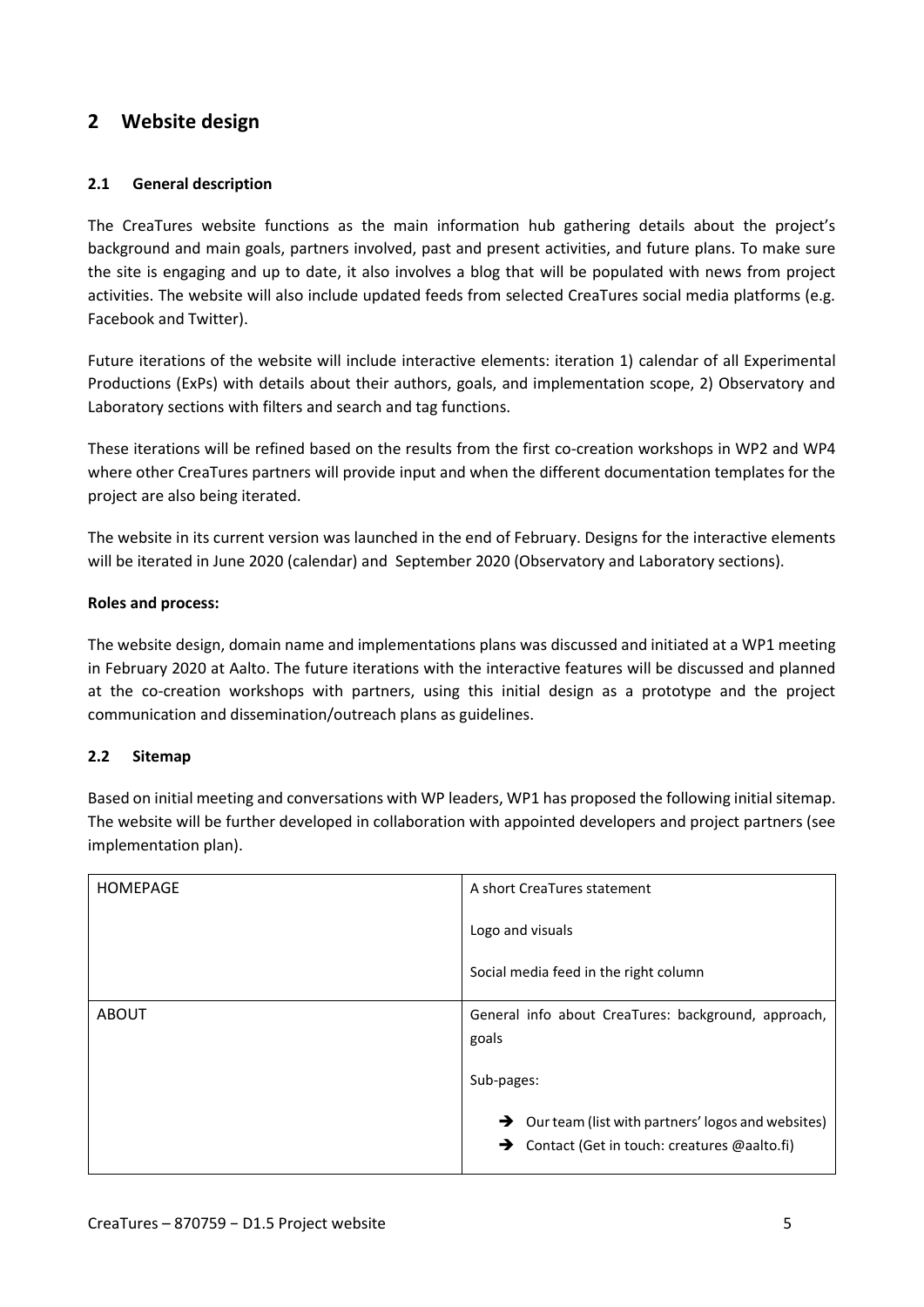| <b>OBSERVATORY</b>  | Short description + pictures                                                                                                                 |
|---------------------|----------------------------------------------------------------------------------------------------------------------------------------------|
|                     | Evolving documentation of emerging practices                                                                                                 |
| <b>LABORATORY</b>   | Short description + pictures                                                                                                                 |
|                     | Evolving documentation of ExPs                                                                                                               |
| <b>RESOURCES</b>    | Repository for materials produced by the project like:<br>Guidelines for practitioners, evaluation metrics and<br>tools, policy briefs, etc. |
|                     | Research publications co-authored by partners                                                                                                |
| <b>NEWS</b>         | News feeds and short reports (implemented as a Blog)<br>with the newest updates                                                              |
| <b>GET INVOLVED</b> | How to collaborate with CreaTures, opportunities and<br>channels (creatures @aalto.fi)                                                       |
| <b>FOOTER</b>       | Funding note                                                                                                                                 |
|                     | Privacy policy                                                                                                                               |
|                     | Social media icons                                                                                                                           |
|                     |                                                                                                                                              |
|                     |                                                                                                                                              |

#### <span id="page-6-0"></span>**2.3 Website visual**

The CreaTures logo, color scheme, and other visual elements for the website were designed by graphic designer Milja Komulainen. She was selected amongst a pool of 5 different designers that submitte their portfolio proposals. The brief was discussed in the executive board at the start of the project and the visuals have been iterated through working sessions with the designer.

# **CREATURES**

Creatures Logo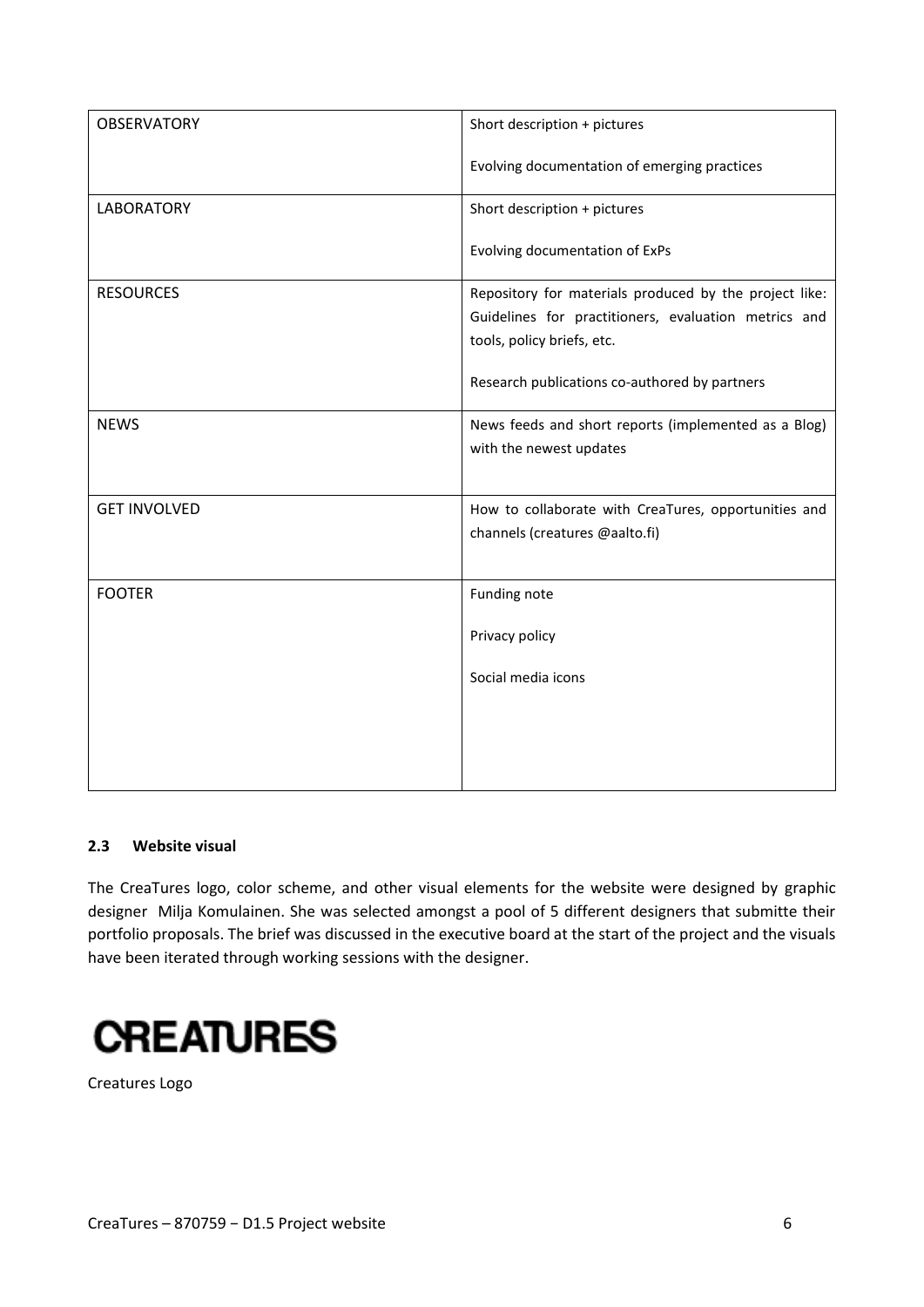

CreaTures main visual element for the website homepage

#### <span id="page-7-0"></span>**2.4 Social media feeds**

The CreaTures website will be linked tightly with various social media feeds to keep the content dynamic. The CreaTures project has already account on Twitter (300 followers) and Facebook (105 followers). Social media posting has already started, for instance in the form of reporting from the project kick-off meeting and re-posted activities of partners (current exhibitions, projects, publications). Along with the start of ExPs implementation, the CreaTures social media presence is expected to increase. We will also start sharing ExPs invitations, documentation and other related content. So far the team at Aalto has had the main responsibility for maintaining and updating the social media channels, but all the partners are expected to contribute and they have access to the accounts already.

#### <span id="page-7-1"></span>**2.5 Visibility of the EU funding: Use of EU emblem**

The EU emblem to be used on the CreaTures website was downloaded from the site:

#### [https://europa.eu/european-union/about-eu/symbols/flag\\_en](https://europa.eu/european-union/about-eu/symbols/flag_en)

EU emblem is accompanied with the following statement as required by the Grant Agreement:

"This project has received funding from the European Union's Horizon 2020 research and innovation programme under grant agreement No 870759"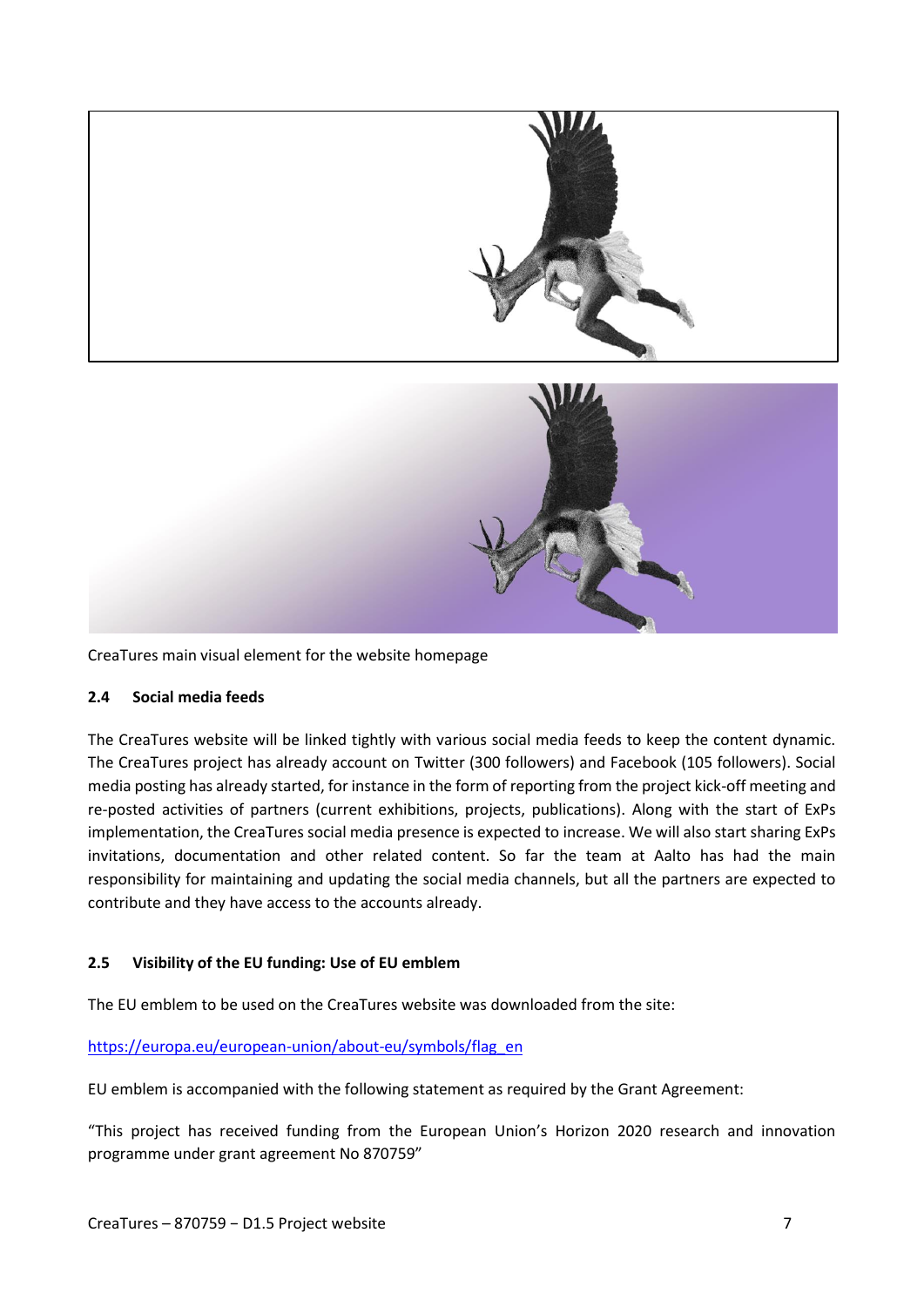According to the Grant Agreement any publicity made by the beneficiaries in respect of the project must specify that it reflects only author's view and that the European Union is not liable for any use that may be made of the information contained therein. For this purpose the following statement has been added to any to the CreaTures website, and to any public deliverable of CreaTures. The consortium has been advised to use the disclaimer in any other dissemination as well (presentations, posters, etc.) excluding scientific papers.

"This website/presentation/document/video has been produced by the CreaTures project, funded by the Horizon 2020 Programme of the European Community. The content presented in this website/presentation/document/video represents the views of the authors, and the European Commission has no liability in respect of the content."